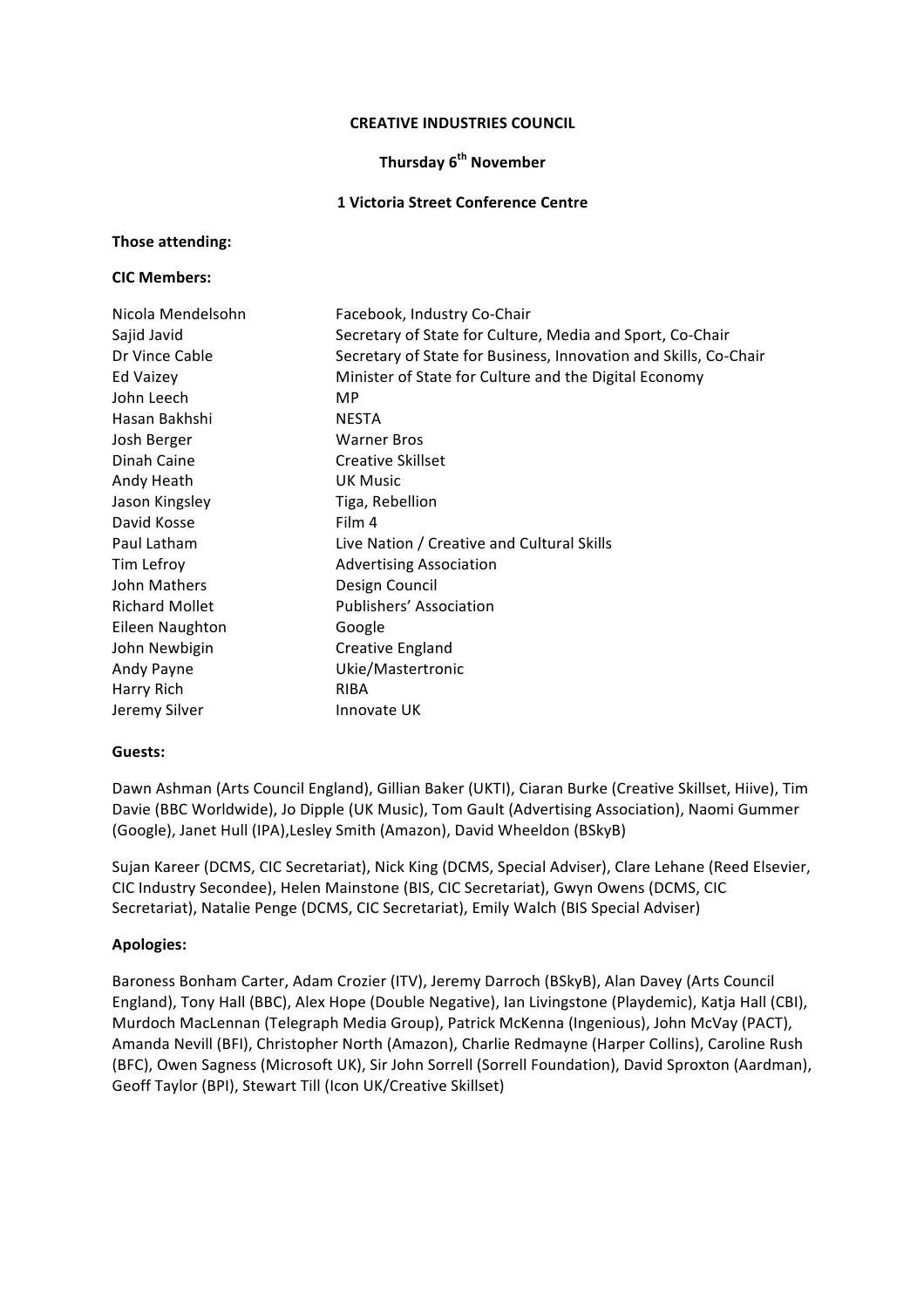### **Main points raised:**

### Introductions and matters arising

1. Nicola Mendelsohn (NM) introduced David Kosse, Head of Film 4, as a new member of the CIC. She confirmed that, as suggested at the last CIC, she had been having discussions on the strategy with all political parties. She had also been engaging with John Kampfner in relation to the Creative Industries Federation. The Federation was supportive of the *\*CreateUK* strategy, and was keen to explore opportunities to collaborate on research projects and networking. It was agreed that John Kampfner should become a CIC Member **[Action: Secretariat]**.

## CIC Co-Chairs' and Sub-Group Chairs' updates

## *Co-Chairs' updates*

2. Sajid Javid (SJ) and Vince Cable (VC) outlined some of the work undertaken by Government since the last CIC. As requested at the last CIC, HMT, the British Business Bank and DfE officials had begun engaging with the relevant CIC sub-groups. Government had contributed funding for an education campaign as part of Creative Content UK, and had also committed further funding for the City of London Police Intellectual Property Crime Unit (PIPCU). Tax relief had been introduced for theatre production, and in August the Government's superfast broadband programme had reached more than a million homes and businesses in the UK. A new Programme of Study for IT in schools had been introduced, and DCMS analysts had been working with NESTA on a cluster mapping exercise which would help inform the Technical Working Group and Infrastructure sub-group's work programmes. 

3. Government had also announced £45 million of investment through the Employer Ownership Pilot for programmes of skills initiatives led by Channel 4/Creative Skillset, CISCO and the Next Gen Skills Academy. The IPO had set up a copyright advisory panel with representatives from the creative industries, and UKCES had funded the Hiive website project.

4. Ed Vaizey (EV) mentioned that he had opened the new Digital Catapult national centre in King's Cross earlier that week, which would house the Copyright Hub. He outlined the process around the consultation on the Digital Communications Strategy which had been undertaken over the Summer. DCMS had received nearly a hundred responses, including several from the creative industries sector. Respondents were broadly supportive of a role for Government and a more ambitious approach, with a vision to deliver superfast broadband within the next 10-15 years. Business and consumers were increasingly concerned with the quality of user experience as well as broadband speed. Government hoped to publish the final strategy in early 2015.

## *Sub-Group Chairs' updates*

5. On behalf of Caroline Norbury, Clare Lehane (CL) outlined the work of the Access to Finance sub-group since the last CIC. An early priority for the sub-group had been data gathering on existing levels of public and private financing to creative businesses. The group had agreed not to pursue the strategy recommendation around the Patent Box, but was still interested in exploring the potential for R&D tax relief for creative businesses. Work was underway to undertake a UK roadshow, and it was planned to integrate the current access to finance website into: www.thecreativeindustries.co.uk

6. Dinah Caine (DC) reported that the Education and Skills sub-group's early focus was on the schools and careers recommendations in the strategy. Creative Skillset had secured additional resources to help implement this workstream. The group had been gathering data on existing industry initiatives in the area of schools and careers information, advice and guidance. The group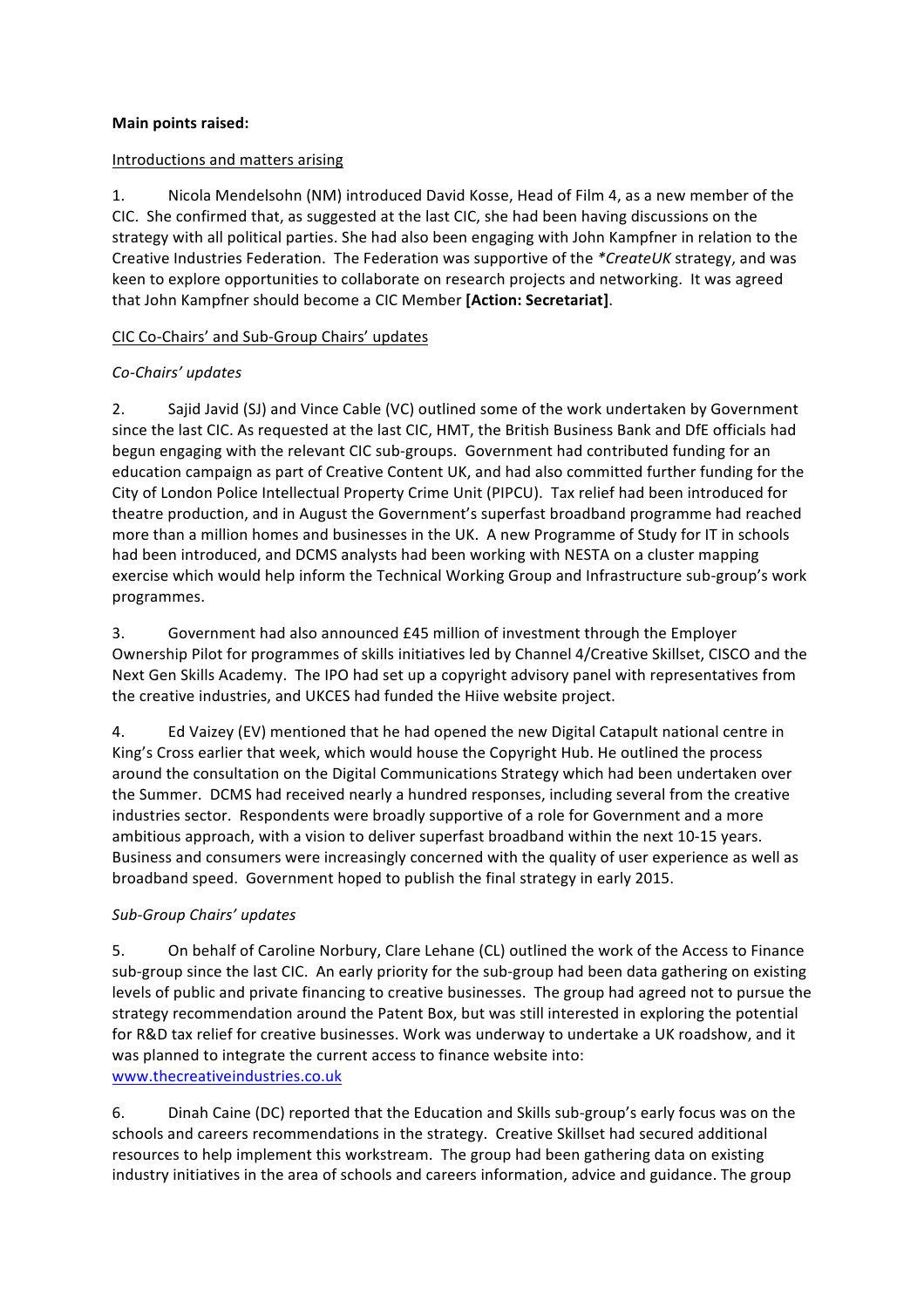was keen to build on DfE work to build links between industry and schools. SJ commented that he had recently held a roundtable with Nicky Morgan on strengthening links between industry and education.

7. Tim LeFroy (TLF) updated the CIC on the work of the Infrastructure sub-group. He reported that NESTA would be publishing the results of its cluster mapping exercise in December, and that the sub-group would then discuss how best to bring it together with other relevant research into a more detailed cluster map in 2015 to help inform work on physical infrastructure (including transport) and regulation. The group was keen to drive the pace of the Government's response around broadband and the digital communications infrastructure. Finally, its work on regulation would focus on competition policy, convergence and the AVMS.

8. Richard Mollet (RM) reported on the work of the IP sub-group, on behalf of Geoff Taylor. The group was grateful for the constructive engagement by the IPO in its work programme, and for the Government funding for the education campaign to run alongside Creative Content UK. The CIC agreed to endorse formally this campaign. The sub-group was looking to align industry positions on copyright as far as possible. Proposals had been received for developing an IP toolkit for schools. The IP sub-group was concerned at the initial signals from Europe on potential changes to copyright at a European level, but pleased with recent engagement from the IPO.

9. Tim Davie (TD) updated the CIC on the work of the International sub-group. It had focussed on China and potentially Brazil as the priority markets to benefit from a strategic alliance approach. The HVO workstrand was coming into fruition, with five projects in Hong Kong, Macau and the United Arab Emirates. The challenge was how best to disseminate information on these opportunities outside the HVO TaskForce. Work had started on refining metrics, but more needed to be done by both Government and industry to identify targets for each sector. The group was also pulling together an events calendar which would be tied in with the cultural calendar. In the medium term, the group would need to work with the infrastructure sub-group to identify UK Centres of Excellence, to inform the development of propositions for priority sub-sectors. Andy Heath (AH) noted that whilst there was an increase in small music businesses engaging with the Chinese market, this was not matched by the level of resulting business deals, and IP was still a big issue.

## Strategy Communications Campaign

10. NM asked if there was an appetite to undertake a promotional communications campaign in March 2015 to engage the sector and wider industry and maintain public profile of the sector. This would mark 'one year on' from the CIC signing off the content of the *Create UK* strategy, and maintain public profile of the sector. In discussion it was suggested that the timing immediately prior to the General Election might make it difficult to get publicity around the campaign, and that it would be too late to influence parties' manifestos. Conversely, however, it was suggested that a campaign might reinforce any commitments around the creative industries made in manifestos. The importance of making a campaign UK-wide was noted. TD suggested that a hustings event be held as part of a campaign.

11. It was also suggested that the timing might be opportune to carry out a campaign in Brussels to engage with the European Commission and MEPs. AH noted that Ernst and Young would shortly be publishing research into the contribution of the creative industries to the French economy. It was also noted that not all Members States had the same understanding of the economic importance of the sector. EV suggested that the CIC set up a European sub-group to provide a focus on promoting the sector in Europe.